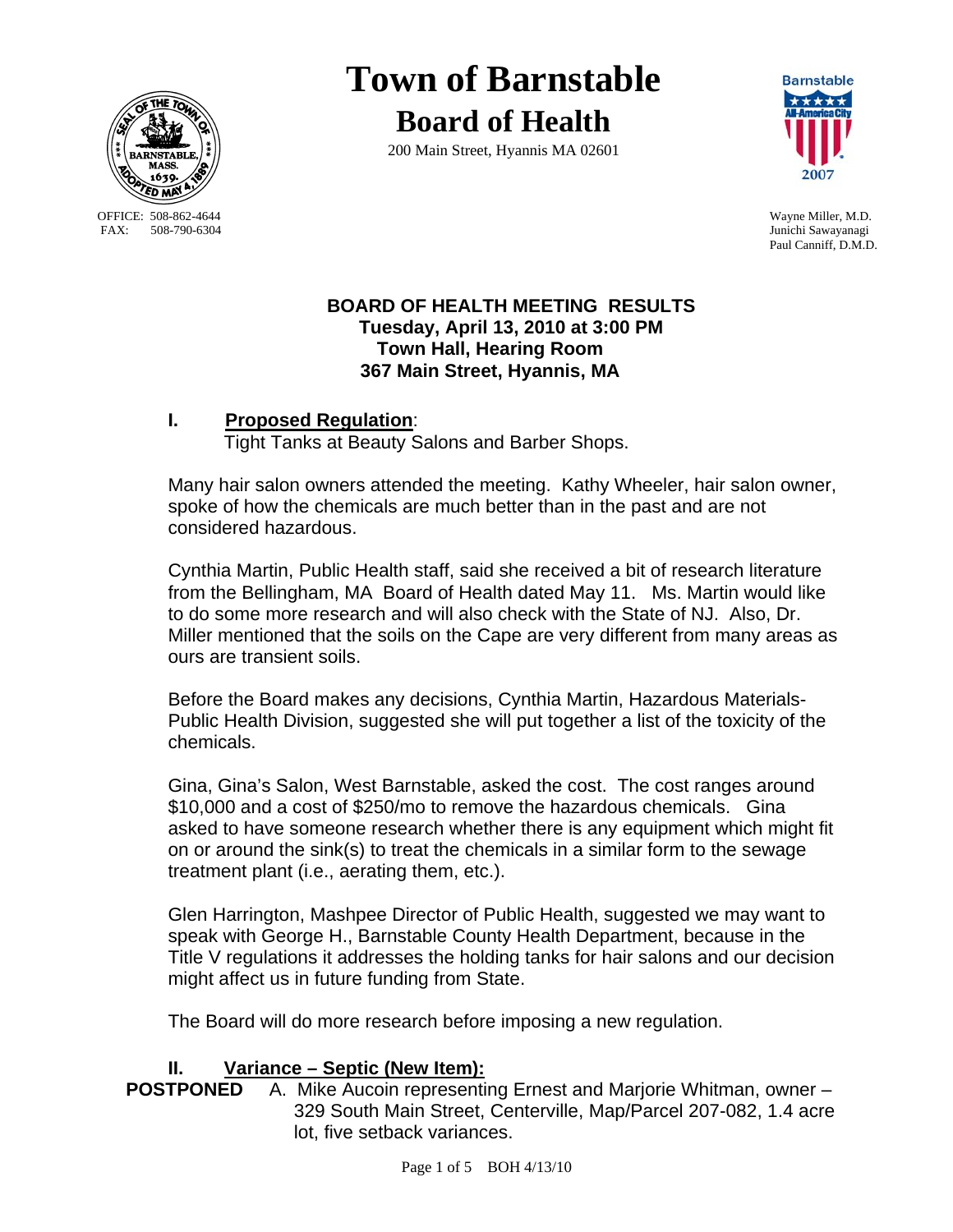B. Eric Stevens representing Elizabeth Gould, owner – 267 Scudder Road, Osterville, Map/Parcel 139-013, 0.42 acre lot, a setback variance for septic tank to wetlands.

Glen Harrington presented the plans which had two variances – one variance was for crossing the water line (the water line will be sleeved at that point). The plans are for the three-bedroom property.

The Board voted to approve the septic plan with the two variances. (The plan was approved. Mr. Sawayanagi and Dr. Miller voted to approve, and Dr. Canniff voted to deny (he objected to the system being installed prior to the meeting).

# **IV. Variance – Food (Cont.):**

Claudia Robinson representing Community Action Committee (C.A.C.C.I.) applying for a temporary food permit for 'Sundae Fundae' Event in the parking lot of 115 Enterprise Road, Hyannis on June 13, 2010.

# **V**. **Variance – Food (New):**

A. Florence Lowell, Naked Oyster – 410 Main Street, Hyannis, Map/Parcel 327/262, grease trap variance.

Mr. Lowell and Florence Lowell presented their plans for a new location. Their location is no longer available and they are under a tight time line.

Mr. Lowell explained the two options for a grease tank being installed were very costly. One would be digging a trench in the back parking lot 250 feet long in the parking lot.

#### **POSTPONED** B.Richard Bibeault representing Mid-Cape Farmers Market, Hyannis, applying for a change of venue from Main Street, Hyannis to the Hyannis Youth and Community Center, Bassett Lane, Hyannis.

C. Matt Bondlow representing Cape Cod Life Seaside Living Expo, applying for a temporary food permit at 141 Bassett Lane, Hyannis, on Saturday, May 1 and Sunday, May 2, 2010 with one vendor, The Naked Oyster.

Matt Bondlow stated the event is a new one. In the past, they had a Food & Wine Expo. The event will be both inside and outside. Inside will have retailers and marinas and outside will have boats on display, along with landscape exhibits and one restaurant vendor, Naked Oyster.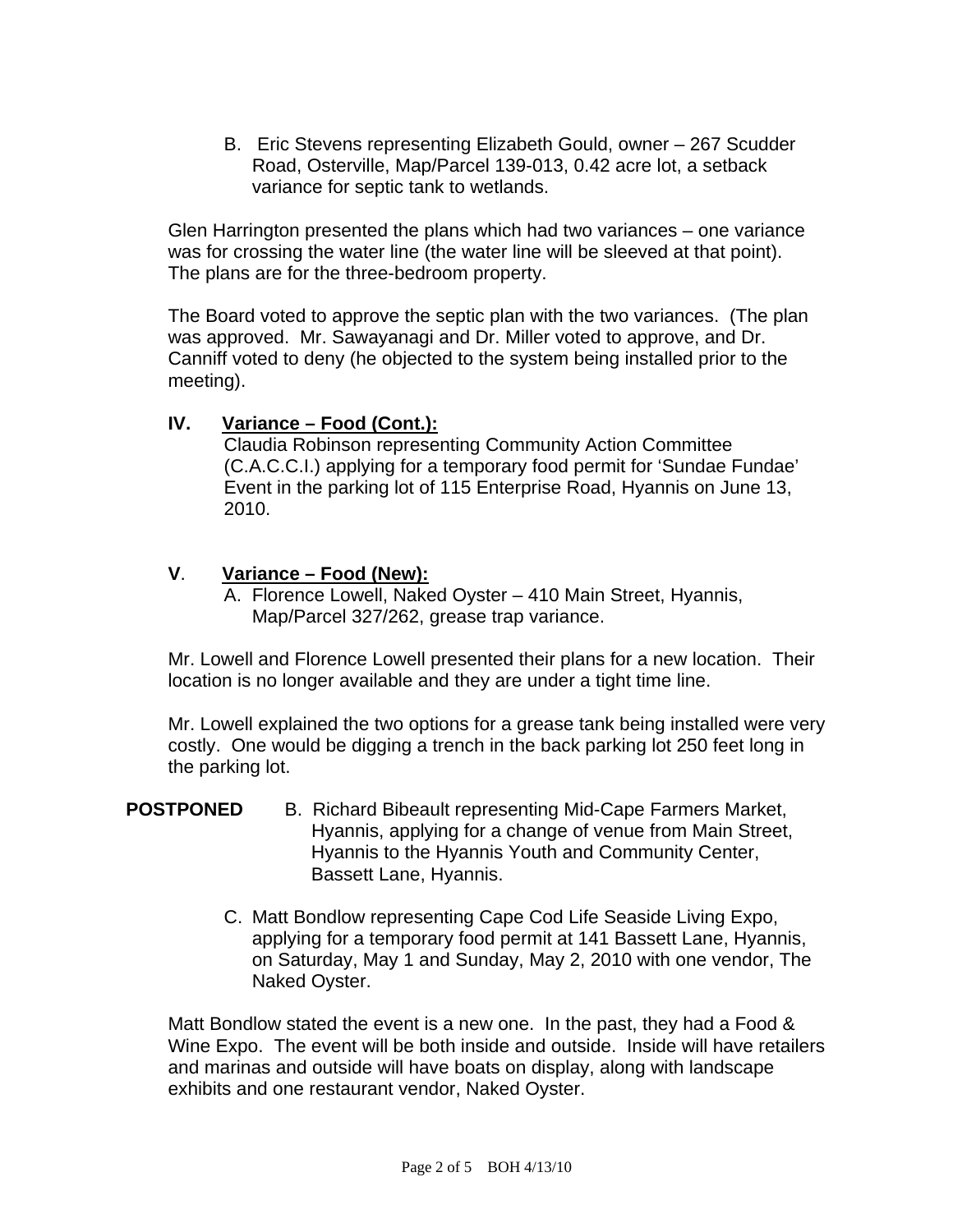The Board voted to approve the annual temporary food event. (Unanimously, voted in favor.)

Also: Dr. Miller feels we must apply inspections to all temporary food events, if we do it for one. The Board of Health may need to apply to the Town Council to approve a fee, if necessary, to support the cost of the inspection (i.e., \$150 each time.) This will be taken into consideration.

# **VI. Hearing:**

A. Motel owner, George "Skip" Simpson, Anchor-in, One South Street, Hyannis – variance request of qualified swimmers and lifeguard requirements at pools.

Skip Simpson said there is no one-stop fits all answer for the lifeguards.

He feels they have a very good track record of 25 years, they do not serve alcohol, they request a waiver to the lifeguard / qualified swimmer regulation for an annual review.

If the pool is not occupied, they would have the pool locked. If someone requested to swim, they must be with another person.

Their pool size is 18 feet x 36 feet, depth of 3 feet to 8 feet. Currently, the qualified swimmer regulation allows only 19 people in it. Mr. Simpson requests that the Board look at each location individually. His pool is 640 s.f. and the state says that 20 s.f. swimming area needed for each person, thus, approx. 30 people would be allowed in pool per state even though Mr. Simpson would not be interested in having that many in the pool.

# Dr. Miller's proposed:

Waive requirement when the pool is under a certain size and certain occupancy. He is not sure whether the waiver needs to specify only applies to a certain depth. Signage needed – some he would like even beyond state signage requirements. Phone is required by State. Water Safety/CPR person in area is required (and it should specify just how far away the person can be). Must have locked access. He would not consider it for places that have wave pools, slides, etc.

Dr. Miller suggested to have the Board of Health work on it and come back to him. Mr. Sawayanagi suggested to look at each location individually. This location has not had any issues for over 25 years.

Skip's signage suggest "children under 16 shall not swim alone without a responsible adult. Also, adults shall not swim alone.

# **VII. Subdivision:**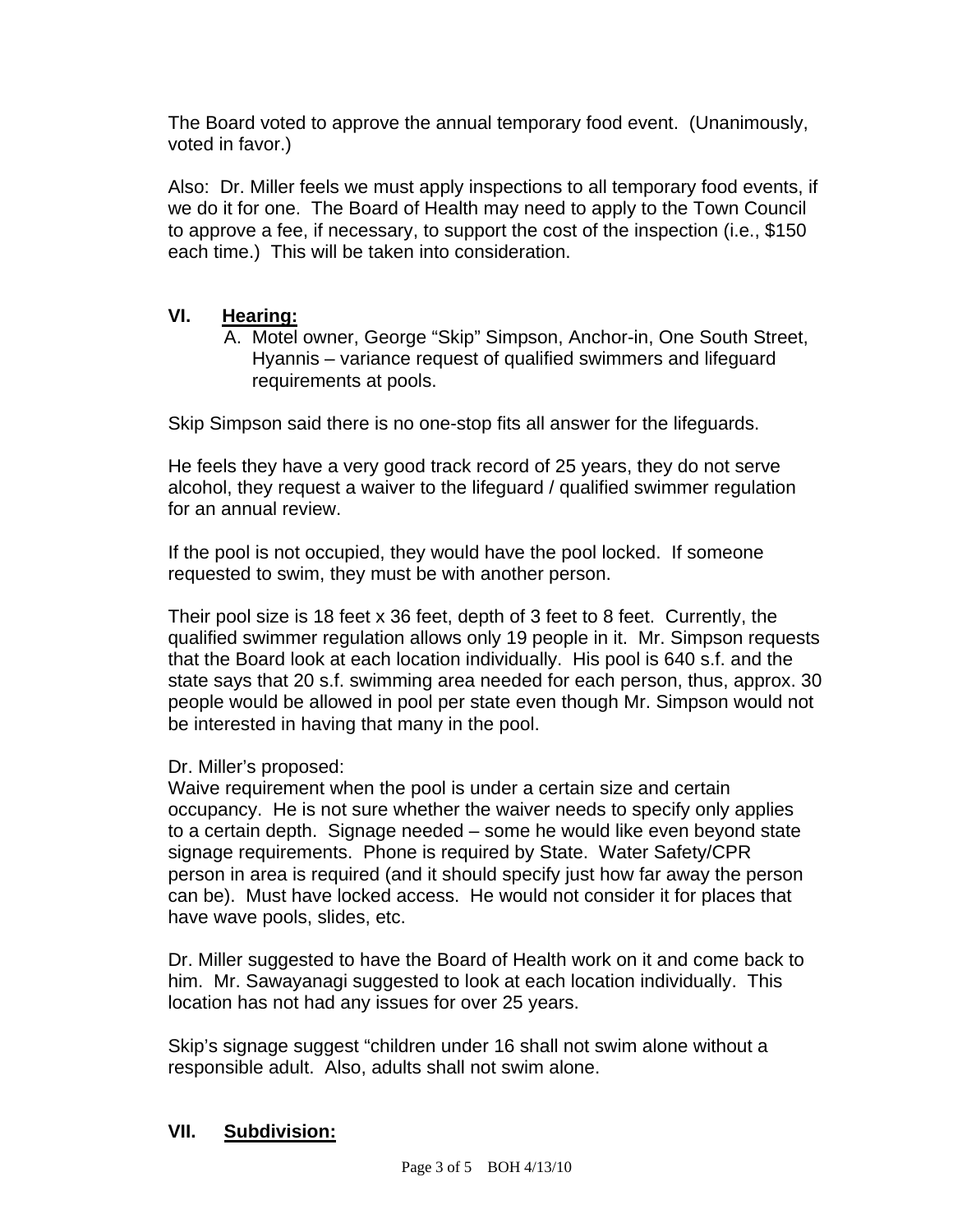Dan Ojala, Down Cape Engineering, representing Susan Maki, Trustee, Maki Family Trust –'0' Oak Street (off Oak Street), Barnstable, Preliminary Plan Subdivision# 819 in Historical District, Map 215, Parcel 014-001, 3 lots on 6.94 acres, within the Resource Protection Overlay District.

No one present.

Contact Dan Ojala and ask him to come to the next Board meeting so the Board may give their full recommendations.

#### **VIII. Body Art Variance:**

Mark Corliss, Split Milk Tattoo – two artists applying for variances on requirements.

Mark has been working with Ruth Jones, a nurse in Quincy, who teaches a skin course for tattoo artists. Dr. Miller wants to review Ms. Jones's syllabus for the course and the stringency of the pass / fail grading.

Mark Corliss recommends that on top of taking the skin course, the Board should require that the artist then must work under someone who has had a certain amount of experience.

Contact: Nurse Ruth Jones, Quincy 617-376-1286

# **IX. Old/New Business:**

A. Temporary Outdoor Food Vending Requirements Policy – Weekly Events.

Proposes to charge a surcharge of \$100 to be added to the cost of a temporary food permit.

This is to cover the cost of the inspectors time, a 4 hour minimum call out fee.

Under B, Sinks and Gloves: change word from "should not…" to "will not be approved for sale…"

Note: the paragraph speaks of two different handwash situations. We can approve a handwash station vs handwash sink, usually. So we can leave it up to the discretion of the health division.

Upon a motion duly made by Mr. Sawayanagi, seconded by Dr. Canniff, the Board voted to approve the revised policy. (Unanimously, voted in favor.)

B. Proposed Fee for Bathing Beaches - \$ 150.

Karen Malkus said that if we waive the fee for this year, the County will do all that is required.